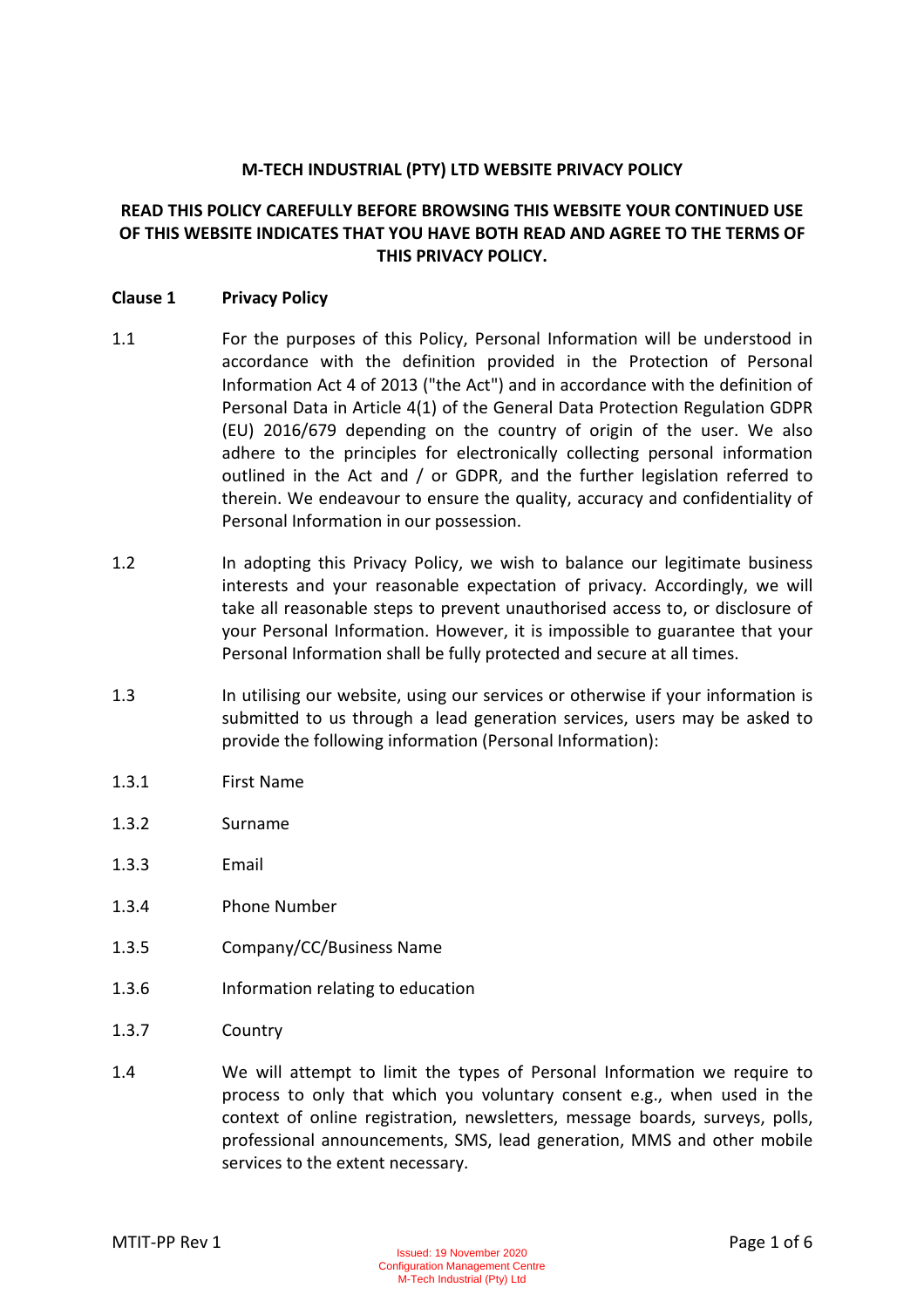- 1.5 Your agreement to these this Privacy Policy constitutes your consent, meaning the voluntary, specific and informed expression of your will in terms of which permission is given to process your personal information for the purpose of direct marketing (as contemplated in section 69 of the Act Act and/or Article 7 of the GDPR, whichever is applicable). If required, we will seek to obtain your specific consent in future instances as required by law and where your consent herein might not be lawfully sufficient.
- 1.6 We will not collect, use or disclose sensitive information (such as information about racial or ethnic origins or political or religious beliefs, where relevant) except with your specific consent or in the circumstances permitted by law.
- 1.7 By agreeing to the terms contained in this Privacy Policy, you consent to the use of your Personal Information required for :
- 1.7.1 The provision and performance of our services to you
- 1.7.2 Informing you of changes made to our website
- 1.7.3 The provision of marketing related services to you by us
- 1.7.4 Responding to any queries or requests you may have
- 1.7.5 Developing a more direct and substantial relationship with users
- 1.7.6 Developing an online user profile
- 1.7.7 Understanding general user trends and patterns
- 1.7.8 For security, administrative and legal purposes
- 1.8 Although absolute security cannot be guaranteed on the internet, we have up-to-date, technical and organisational security measures in place to protect your Personal Information against accidental or intentional manipulation, loss, misuse, destruction or against unauthorised disclosure or access to the information we process online.
- 1.9 While we cannot ensure or warrant the security of any Personal Information you provide us, we will continue to maintain and improve these security measures over time in line with legal requirements and technological developments.
- 1.10 We store your Personal Information directly, or alternatively, we store your Personal Information on, and transfer your Personal Information to, a protected and secure central database. If the location of the central database is located in a country that does not have substantially similar laws which provide for the protection of Personal Information, we will take the necessary precautions and security measures to ensure that your Personal Information is adequately protected in that country by means of ensuring that standard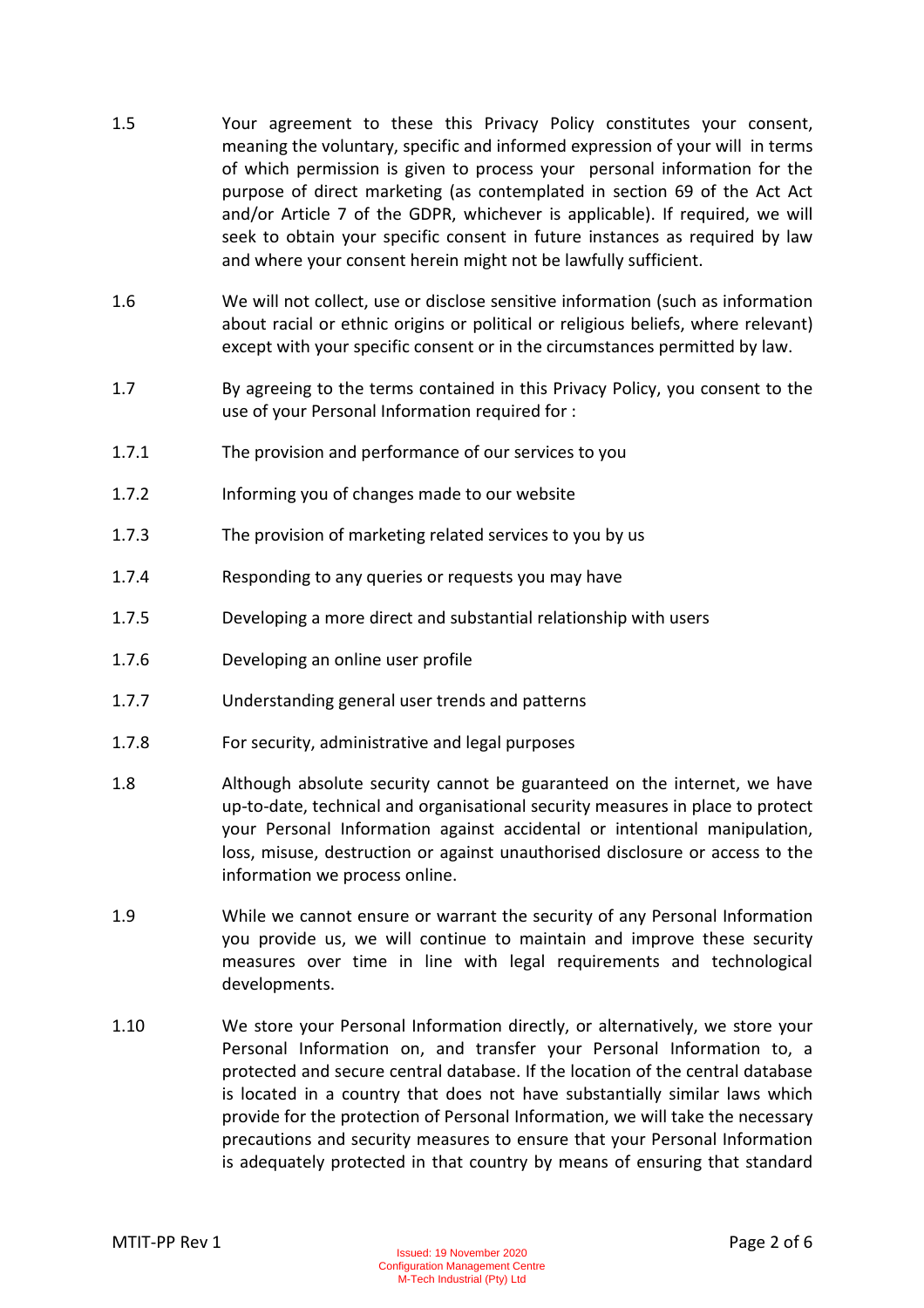data protection clauses will be enforced as envisaged by the applicable clauses of the GDPR.

- 1.11 Your information will not be stored for longer period that is necessary for the purposes described in sub-clauses 2.1.8 and 3.1 or as required by applicable legislation.
- 1.12 The Personal Information we collect from users shall only be accessed by our authorised and designated employees, representatives and consultants on a need-to-know basis, and subject to reasonable confidentiality obligations binding such employees.
- 1.13 We shall have the right, but shall not be obliged, to monitor or examine any information and materials including any website link that you publish or submit to us for publishing on the Site. You shall be solely responsible for the correctness and legality of the contents of all material published by yourself.
- 1.14 We constantly review our systems and data to ensure the best possible service to our users. We do not accept any users, or representatives of users, under eighteen (18) years of age or who otherwise does not have the accountability to be bound by this Privacy Policy.
- 1.15 We will not sell, share, or rent your Personal Information to any third party or use your e-mail address for unsolicited mail. Any emails sent by us will only be in connection with the provision of our services and/or the marketing thereof.

## **Clause 2 Your Rights**

- 2.1 A user has the right:
- 2.1.1 of access to their Personal Information stored and processed by us. This may be requested by means of emailing us at the address referred to in clause 7.5.3 below;
- 2.1.2 to rectify Personal Information that we have processed and keeping safe on a user's behalf in instances where such Personal Information is incorrect or incomplete;
- 2.1.3 to request de-identification (deletion of Personal Information) if such information is no longer needed for the original processing purpose, alternatively if a user withdraws their consent and there is no other reason or justification to retain such Personal Information, alternatively, if a user has objected to such Personal Information being processed and there is no justified reason for the processing of such Personal Information;
- 2.1.4 to restrict/suspend processing of Personal Information to only that which is strictly necessary for us to perform our services to you;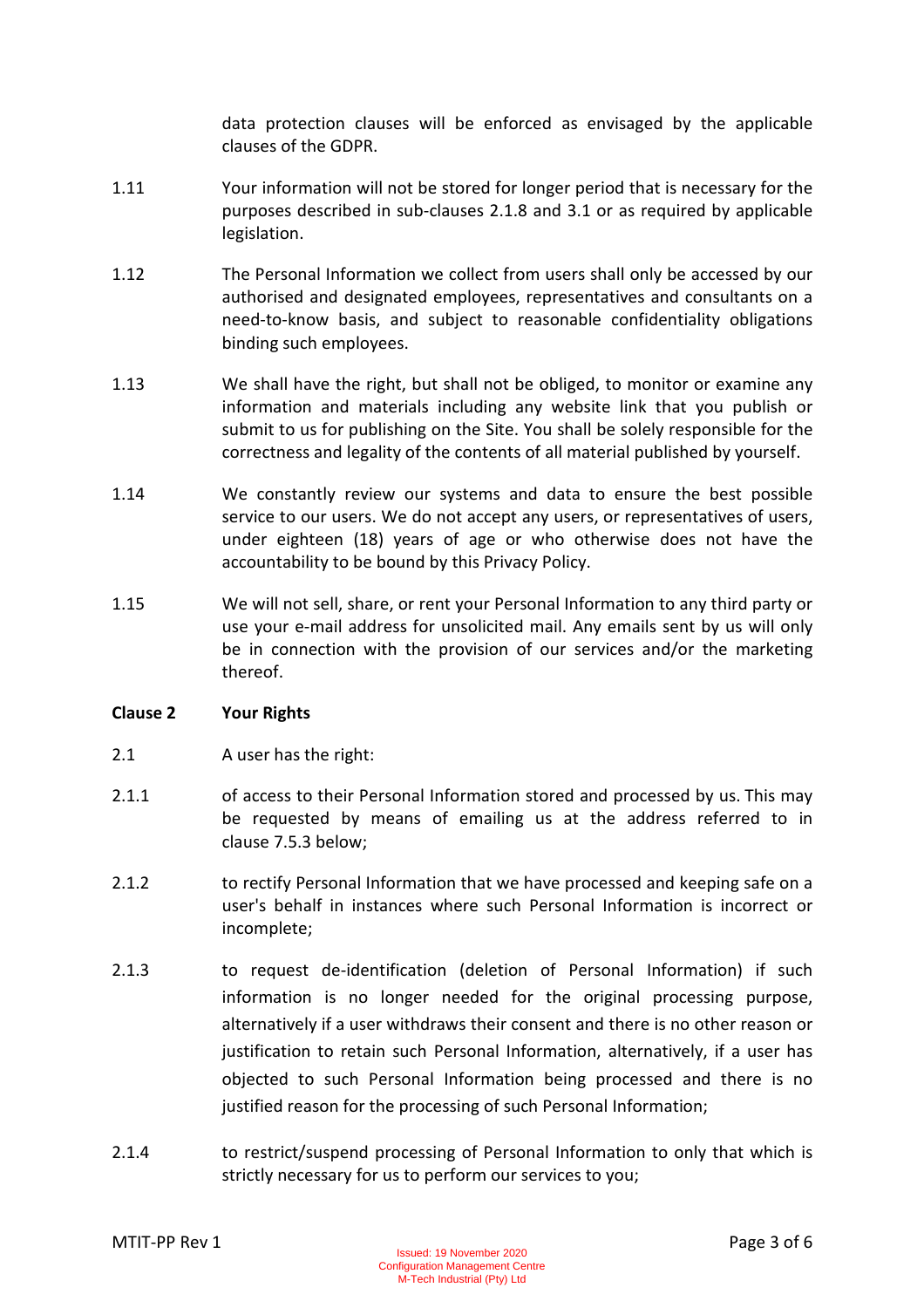- 2.1.5 if we breach any of the terms of this Privacy Policy, to complain to the legally authorised data protection authority in their country of origin;
- 2.1.6 to withdraw their consent to process Personal Information at any time, if processing of Personal Information is based on consent;
- 2.1.7 to object to the processing of Personal Information, if such processing is based on legitimate interests; and
- 2.1.8 to object to the processing of Personal Information for direct marketing purposes.

## **Clause 3 Disclosure of Personal Information**

- 3.1 We may disclose your Personal Information to the persons and / or designated and autherised employees responsible for processing of Personal Information for the purposes of rendering our services to you, and for those reasons recorded in clause 1.6 above.
- 3.2 If our services are provided in conjunction with, or by involvement of third parties, such third parties shall need your Personal Information in order to fulfil your request.

#### **Clause 4 Log Files**

4.1 When you visit the website, even if you do not create an account, we may collect information, such as your IP address, the name of your ISP (Internet Service Provider), your browser, the website from which you visit us, the pages on our website that you visit and in what sequence, the date and length of your visit, and other information concerning your computer's operating system, language settings, and broad demographic information. This information is aggregated and anonymous data and does not identify you specifically. However, you acknowledge that this data may be able to be used to identify you if it is aggregated with other Personal Information that you supply to us. This information is not shared with third parties and is used only within the company on a need-to-know basis. Any individually identifiable information related to this data will never be used in any way different to that stated above, without your explicit permission.

## **Clause 5 Cookies**

- 5.1 We will use cookies. You have the right to accept or reject cookies. A cookie is a small piece of information stored on your computer or smart phone by the web browser. The two types of cookies used on the Website are described below:
- 5.1.1 "Session cookies": These are used to maintain a so-called 'session state' and only lasts for the duration of your use of the Website. A session cookie expires when you close your browser, or if you have not visited the server for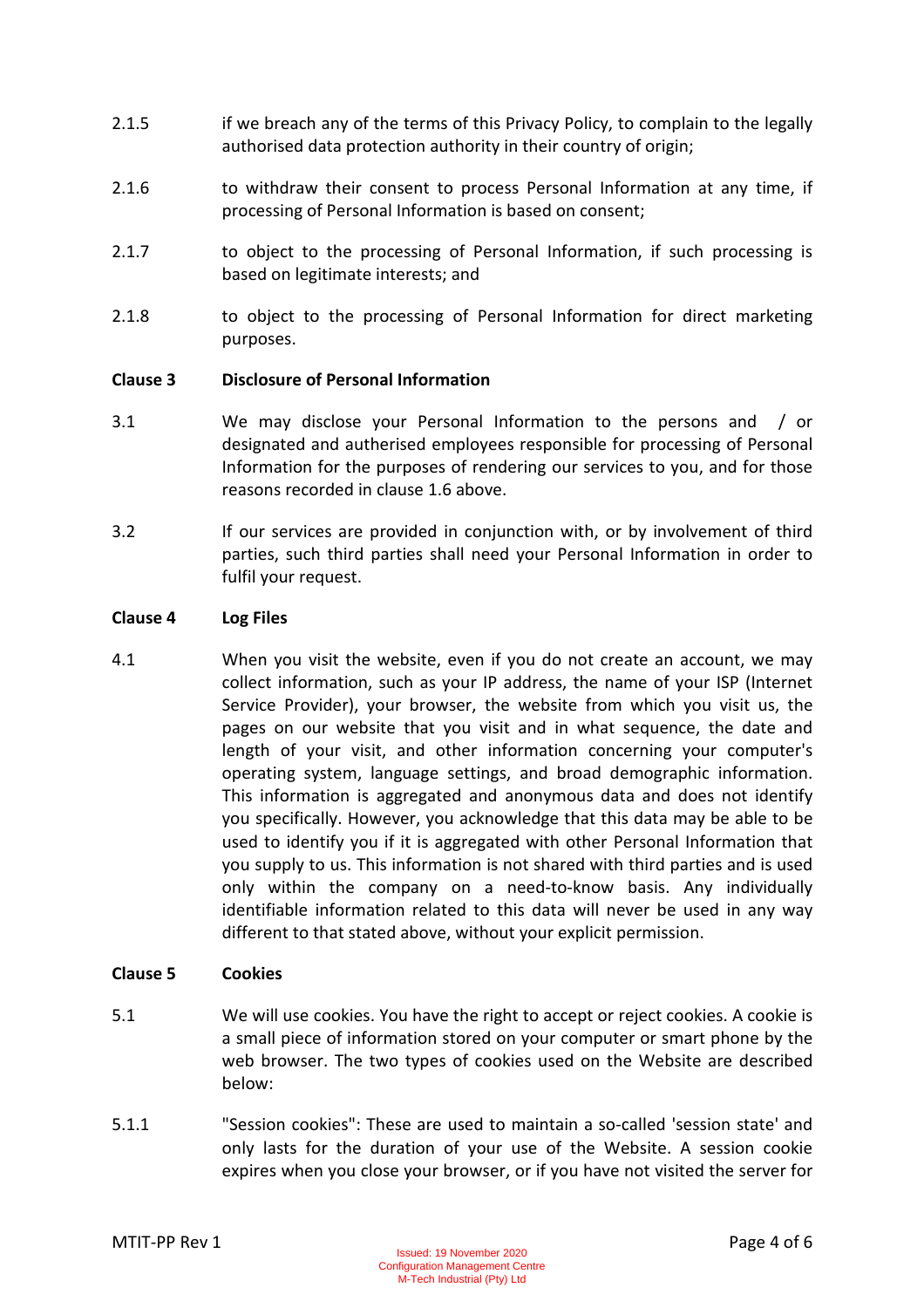a certain period of time. Session cookies are required for the Platform to function optimally, but are not used in any way to identify you personally.

5.1.2 "Permanent cookies": These cookies permanently store a unique code on your computer or smart device hard drive in order to identify you as an individual user. No Personal Information is stored in permanent cookies. You can view permanent cookies by looking in the cookies directory of your browser installation. These permanent cookies are not required for the website to work, but may enhance your browsing experience.

#### **Clause 6 Links from the website**

- 6.1 The services available through the Website, may contain links to other third party websites, including (without limitation) social media platforms, payment gateways, appointment scheduling and/or live chat platforms ("Third Party Websites"). If you select a link to any Third Party Website, you may be subject to such Third Party Website's terms and conditions and/or other policies, which are not under our control, nor are we responsible therefore.
- 6.2 Hyperlinks to Third Party Websites are provided "as is", and we do not necessarily agree with, edit or sponsor the content on Third Party Websites.
- 6.3 We do not monitor or review the content of any Third Party Website. Opinions expressed or material appearing on such websites are not necessarily shared or endorsed by us and we should not be regarded as the publisher of such opinions or material. Please be aware that we are not responsible for the privacy practices, or content, of other websites, either.
- 6.4 Users should evaluate the security and trustworthiness of any Third Party Website before disclosing any personal information to the particular website. We do not accept any responsibility for any loss or damage in whatever manner, howsoever caused, resulting from your disclosure to third parties of personal information.

## **Clause 7 Application Of The Electronic Communications And Transactions Act 25 Of 2002 ("ECT Act")**

- 7.1 Data Messages (as defined in the ECT Act) will be deemed to have been received by us if and when we respond to the Data Messages.
- 7.2 Data Messages sent by us to a user (*consumer*) will be deemed to have been received by such user in terms of the provisions specified in section 23(b) of the ECT Act. (For ease of explanation: the term "*consumer*" is used in the ECT Act; for the purpose of this Policy the terms "*User*"and "*Consumer*" shall bear the same meaning)